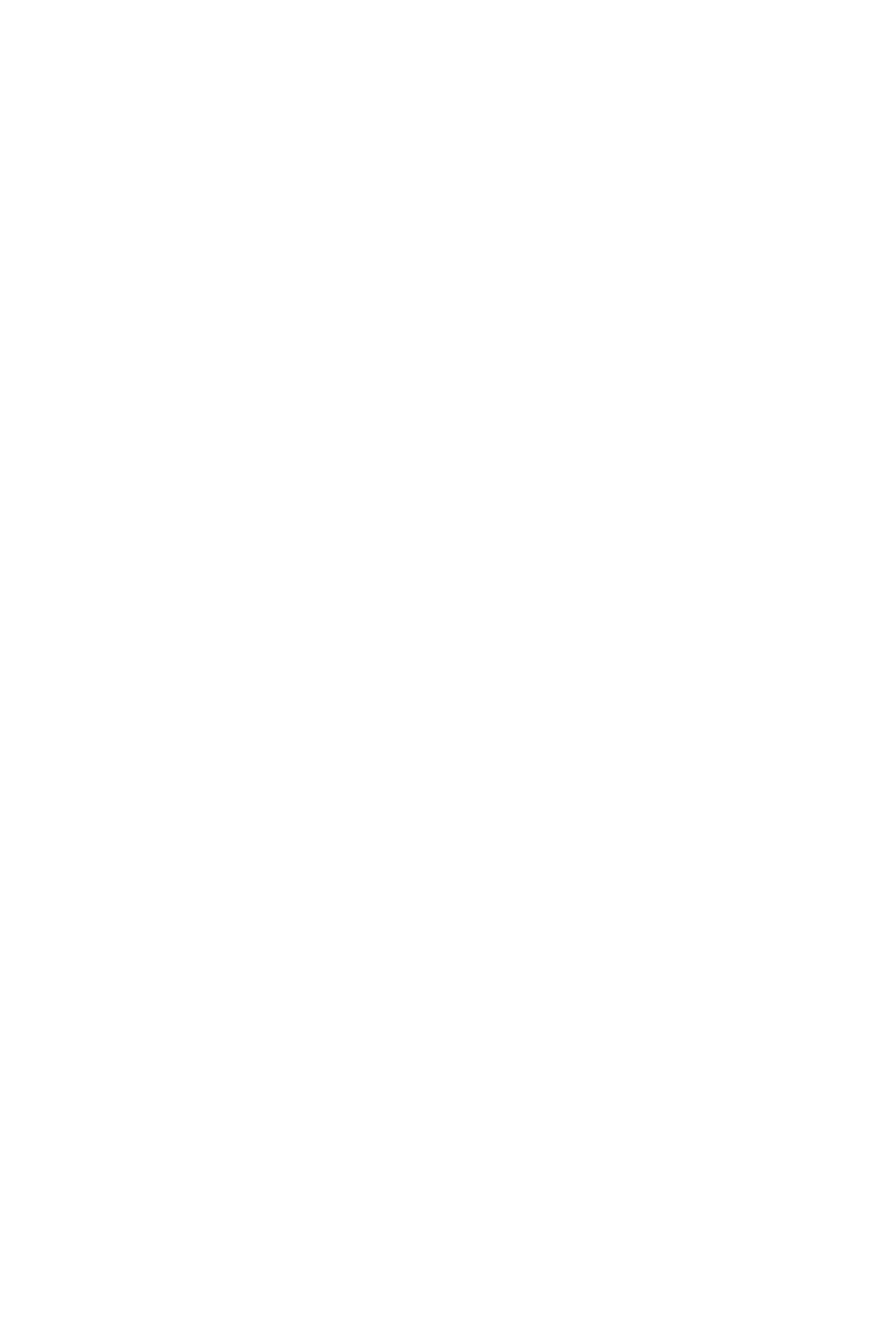## The Fama Portfolio

## Selected Papers of Eugene F. Fama . . .

. . .

*Edited by John H. Cochrane and Tobias J. Moskowitz*

The University of Chicago Press

Chicago and London